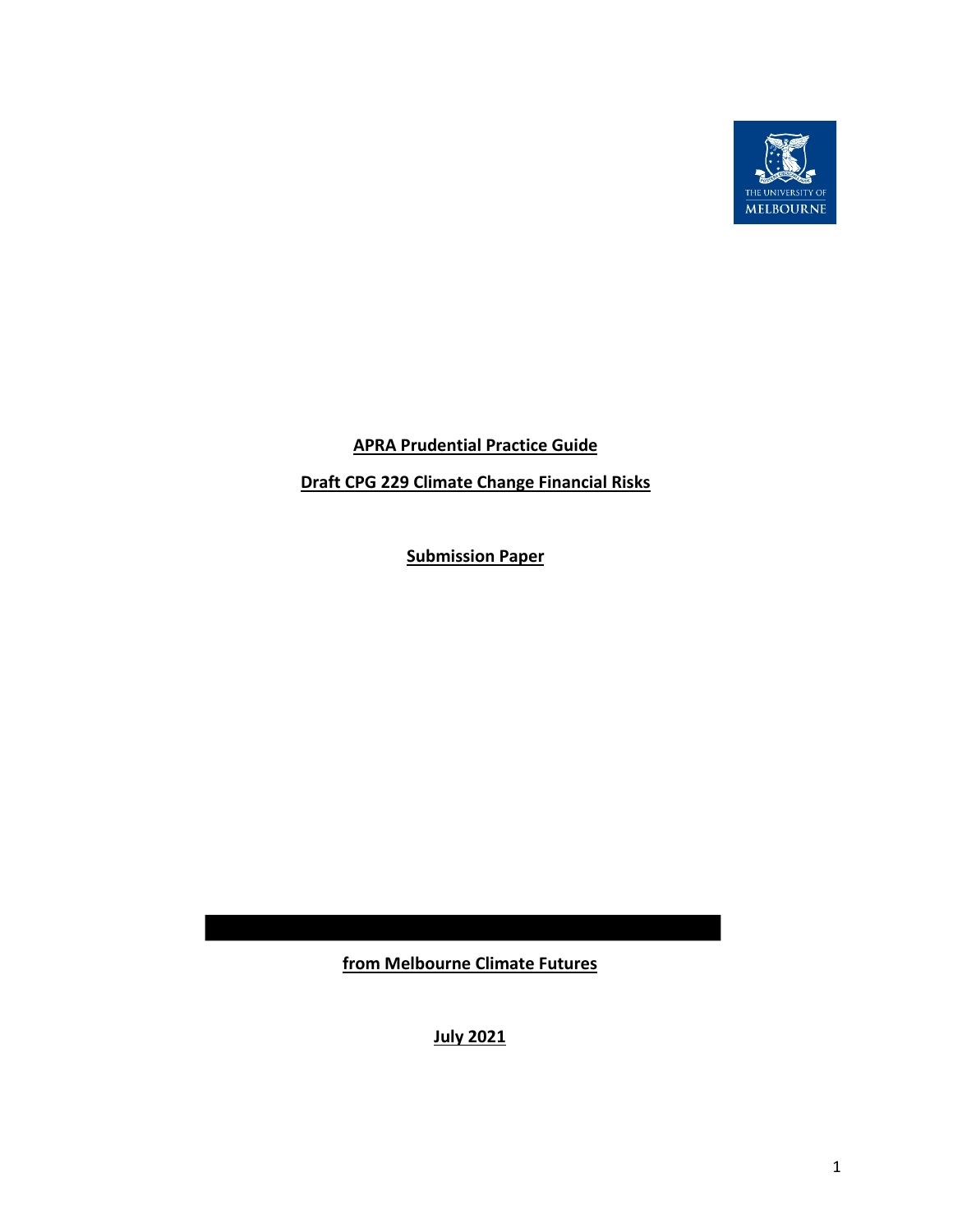#### **About MCF**

Climate change is reshaping communities, the environment, health, business and beyond. The next few years are critical. Leaders from around the world have recognised this pivotal moment and are calling for immediate action. More than 110 countries have pledged to be carbon neutral by 2050. China has committed to be carbon neutral by 2060 while the USA has pledged to achieve a 50-52% reduction from 2005 levels in greenhouse gas emissions by 2030. Businesses are going green. And universities are strengthening research into protecting the planet from climate change.

To contribute to this global push, the University of Melbourne has launched Melbourne Climate Futures. This initiative builds on decades of University research in a diverse range of areas. From climate change impacts in the Pacific to environmental politics on the global stage, energy futures and bushfire resilience to better global health outcomes, Melbourne Climate Futures brings researchers from different academic backgrounds together to develop practical outcomes for the challenges ahead.

We will empower the next generation of researchers and students to strive for a sustainable climate future, and work alongside the University itself to ensure the institution is a world leader in decarbonisation.

The authors of this submission work for the Melbourne Climate Futures Initiative within the University of Melbourne. Any mistakes are our own.

#### **The Authors**

, Deputy Director, Strategic Partnerships, Community and Stakeholder Impact, Melbourne Climate Futures. rdon, Senior Advisor, Melbourne Climate Futures. , Research Fellow, Melbourne Climate Futures. Email:

We acknowledge expert input from **the same of the set of the set of the set of the set of the set of the set of the set of the set of the set of the set of the set of the set of the set of the set of the set of the set of** Melbourne Climate Futures, and  $\blacksquare$ , Head of the , Head of the Department of Accounting, University of Melbourne.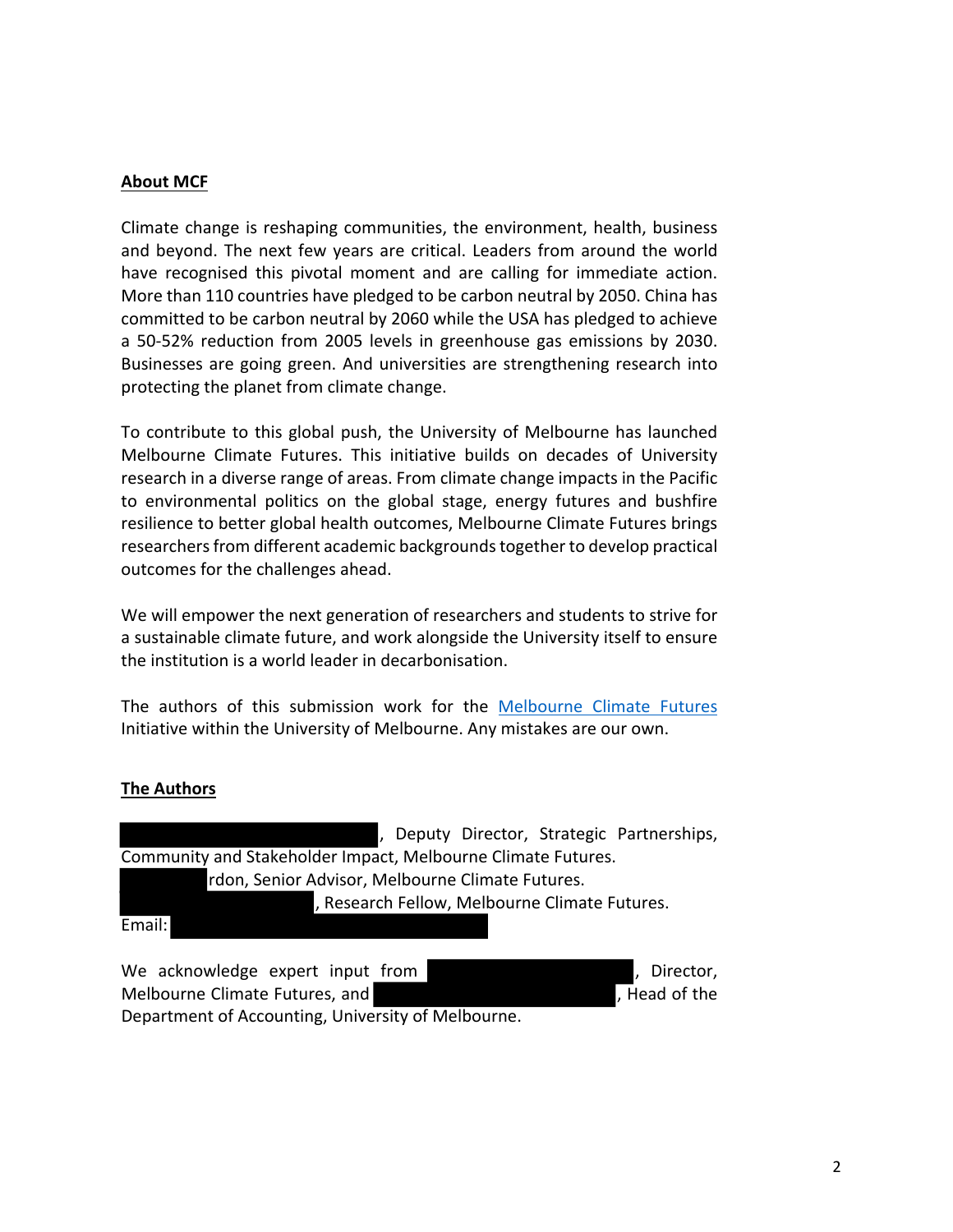## **A. Introduction**

We welcome the draft Prudential Practice Guide on Climate Change Financial Risks (referred to as CPG 229 by APRA and in the remainder of this submission), released by APRA in April 2021 and the opportunity to comment as APRA determines its approach to regulated institutions'reporting on climate risk.

We concur with APRA that the risks of a changing climate will extend to all sectors of the economy. In addition to the economic, environmental and human impact of the changing climate, the impact of policies and strategies developed and implemented by governments, commercial and not-for-profit organisations, communities and individuals to reduce emissions and increase sequestration will create wide ranging opportunities and risks.

The climate risk tools used by the prudential regulators globally are evolving rapidly. The prudential guidance implemented by APRA will be important part of the framework established in Australia and can guide the evolution of coherent and useful climate risk reporting and management tools by APRA-regulated institutions (ARIs). Yet, we suggest that considerable additional detail is required to establish a reporting approach that supports an effective response to climate change, accelerating the flow of funds to investments essential to the transition to a zero-emissions future and to adapting to unavoidable physical impacts. Well-designed prudential reporting framework and supporting tools can complement global initiatives, deliver useful information to decision-makers within financial institutions, investors, and regulatory agencies, and address the risk of greenwashing.

Our comments on the draft CPG 229 relate to the approaches outlined in the draft Practice Guide for:

- Defining and assessing risks relevant to climate change, and in particular, the need for APRA to consider:
	- o Systemic risks in its analysis; and
	- o A broader view of liability risks.
- Specifying the scenarios against which ARIs report their climate risks.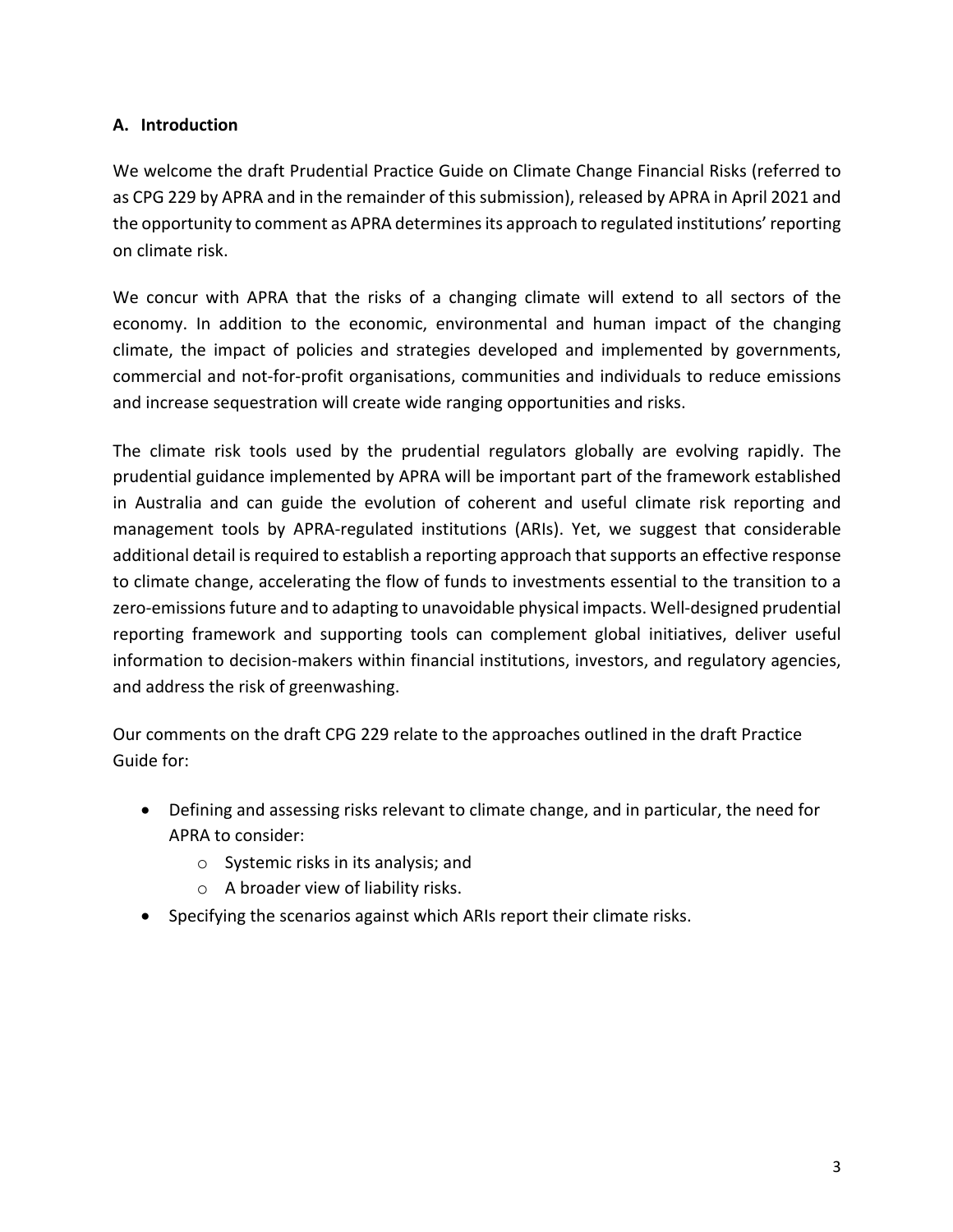### **B. Defining relevant risks**

### *B.1 Systemic risk*

**The current APRA guidance defines climate risk as consisting of physical, transition and liability risks. In addition to these important components of climate risk, we suggest that individual financial organisations need also to consider and integrate systemic risk**.

Systemic climate risk for investors can be thought of as the reduction in value of a diversified investment portfolio due to economy-wide effects of the warming climate<sup>1</sup>. While systemic risk may be typically seen as the purview of regulators such as APRA, we suggest that systemic risk is also an important risk for individual financial businesses to be aware of and consider. Systemwide climate impacts will have implications for every financial business, irrespective of specific physical, transition and liability risks, as demonstrated by the COVID-19 pandemic. We suggest that systemic risk should be presented as a 'component area' risk in addition to physical, transition and liability risks.

As recognised by APRA, aggregation of the impacts of climate change upon the natural environment will have compounding effects on the economic system that individual financial businesses rely upon to create value and survive<sup>2</sup>. Research by Kalkuhl & Wenz (2020), which is used in the Network for Greening the Financial System (NGFS) and Bank of England Climate Biennial Exploratory Scenario (CBES), shows that "UK and global GDP growth is permanently lower and macroeconomic uncertainty increases"<sup>3</sup>. Similarly, research by Kompas et al. (2018) of national level economic effects shows that GDP growth rates will be reduced in Australia and other economies<sup>4</sup>.

Both sets of researchers note that their modelling is limited, not including recognised effects such as migration and conflict, and so under-represent the expected damage to economic systems. Their research also does not incorporate the recognised 'tipping points' that would raise the level of economic damage, something that the next IPCC report is expected to highlight<sup>5</sup>. Irrespective

<sup>&</sup>lt;sup>1</sup> Covington, H., Thornton, J., & Hepburn, C. (2016). Global warming: Shareholders must vote for climate-change mitigation. *Nature News*, *530*(7589), 156.

<sup>&</sup>lt;sup>2</sup> Climate Council (2021). Hitting Home: The Compounding Costs of Climate Inaction. 27/1/21.

<sup>&</sup>lt;https://www.climatecouncil.org.au/resources/hitting-home-compounding-costs-climate-inaction/> <sup>3</sup> Bank of England (2021). Key elements of the 2021 Biennial Exploratory Scenario: Financial risks from climate change. 8/6/21. <https://www.bankofengland.co.uk/stress-testing/2021/key-elements-2021-biennial-exploratoryscenario-financial-risks-climate-change>

 $4$  Kompas, T., Pham, V. H., & Che, T. N. (2018). The effects of climate change on GDP by country and the global economic gains from complying with the Paris climate accord. *Earth's Future, 6*(8), 1153-1173.

<sup>5</sup> Harvey, F. (2021). IPCC steps up warning on climate tipping points in leaked draft report. *The Guardian*, 24/6/21. <https://www.theguardian.com/environment/2021/jun/23/climate-change-dangerous-thresholds-un-report>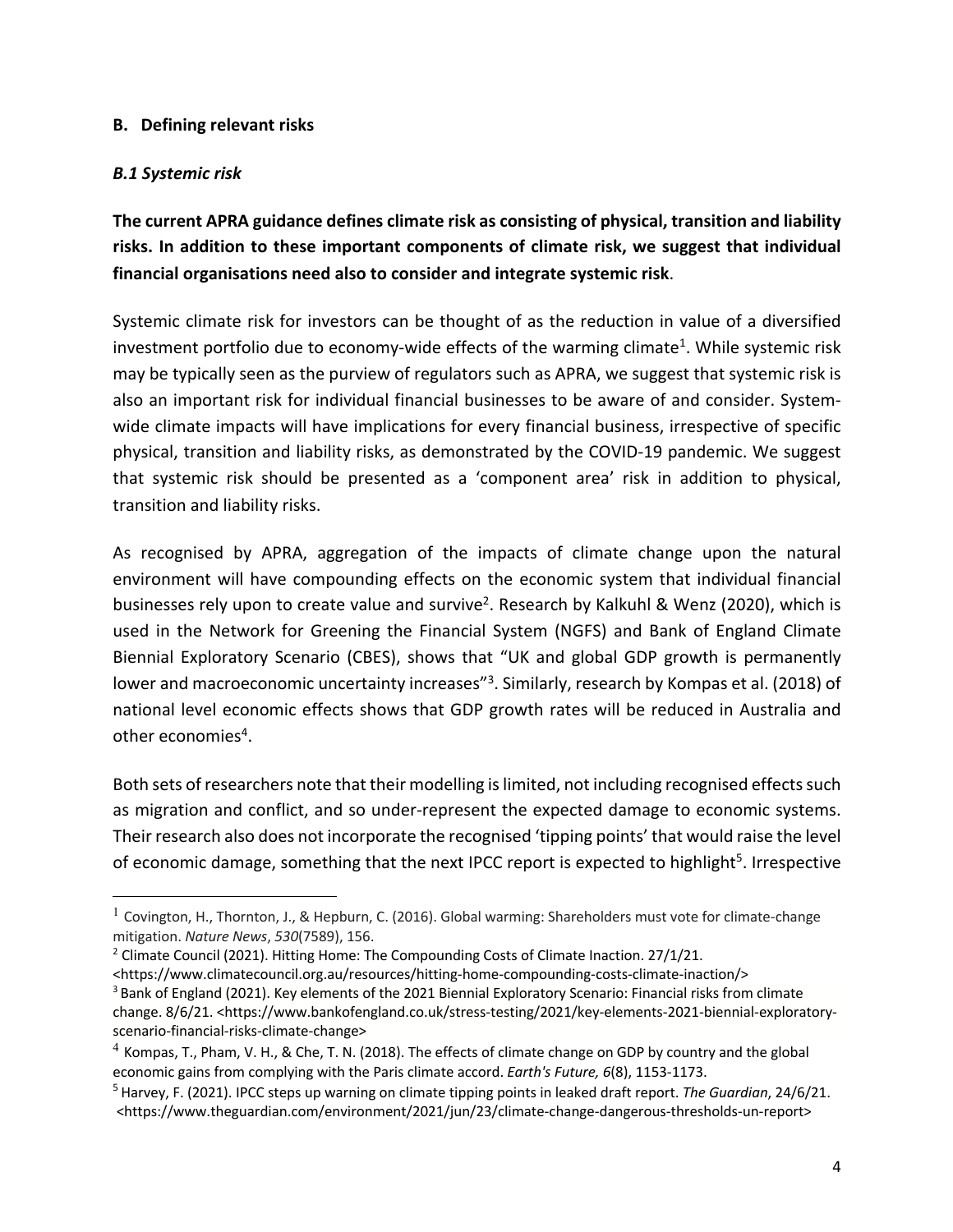of physical, transition and liability risks, economy-wide (marginal) negative growth rates will impact the ability of individual financial businesses to create value and possibly survive<sup>6</sup>. Prudent ARIs would consider the possibility for system-wide climate impacts in organisational decision making.

Systemic risk is recognised by numerous economic and regulatory bodies. The World Economic Forum's survey of global risks<sup>7</sup> finds that climate action failure is the second-placed global risk by impact, with 4 of the top 6 associated with our impact upon the environment. The Bank of International Settlements (2020) described this risk as a "green swan" event: that is, "potentially extremely financially disruptive events that could be behind the next systemic financial crisis"<sup>8</sup>. The impact on the financial system has been known for some time. A Carbon Tracker and Grantham Institute study in 2013 found that energy companies' sharemarket value would be reduced by 40-60% due to the stranding of assets necessary to meet a  $2^{\circ}$ C target<sup>9</sup>. Covington et al. (2016) reported global economy-wide losses of \$7 trillion, based on a 10% damage scenario<sup>10</sup>. All scenarios, however, exist, including total destruction of the economy, civilisation and species $11$ .

We are especially motivated to make the case that systemic risk be included in the APRA guidance as we observe some financial corporations taking an 'adaptation' response to the current suite of component risks. For example, recognising the threats of increasing bushfires to the physical assets in a loan portfolio could simply be met with an adjusted rate or exclusion of physical assets in particular geographies. This obfuscates the actual risks. The required response to maintain the stability and prosperity of the Australian financial sector and economy requires urgent, proactive mitigation efforts<sup>12</sup>. Temperature increases beyond  $1.5^{\circ}$ C are recognised to have increasingly unacceptable effects, including the risks of tipping points $13$ .

<sup>6</sup> Covington et al. (2016), *op cit.*

<sup>&</sup>lt;sup>7</sup> World Economic Forum (2021). The Global Risks Report 2021. 19/1/21. <https://www.weforum.org/reports/theglobal-risks-report-2021>

 $8$  Bolton, P. et al. (2020). The green swan: Central banking and financial stability in the age of climate change. Bank of International Settlements, January 2020. <https://www.bis.org/publ/othp31.pdf>

 $9$  Carbon Tracker Initiative and Grantham Research Institute, London School of Economics (2013). Unburnable Carbon 2013: Wasted capital and stranded assets. < https://www.lse.ac.uk/GranthamInstitute/wpcontent/uploads/2014/02/PB-unburnable-carbon-2013-wasted-capital-stranded-assets.pdf>

<sup>10</sup> Covington et al. (2016), *op cit.*

<sup>&</sup>lt;sup>11</sup> IPCC (2018).Global Warming of 1.5°C. An IPCC Special Report on the impacts of global warming of 1.5°C above pre-industrial levels and related global greenhouse gas emission pathways, in the context of strengthening the global response to the threat of climate change, sustainable development, and efforts to eradicate poverty. < https://www.ipcc.ch/sr15/>

<sup>&</sup>lt;sup>12</sup> International Energy Agency (2021). Net Zero by 2050: A Roadmap for the Global Energy Sector. May, 2021. < https://www.iea.org/reports/net-zero-by-2050>

<sup>13</sup> IPCC (2018), *op. cit.*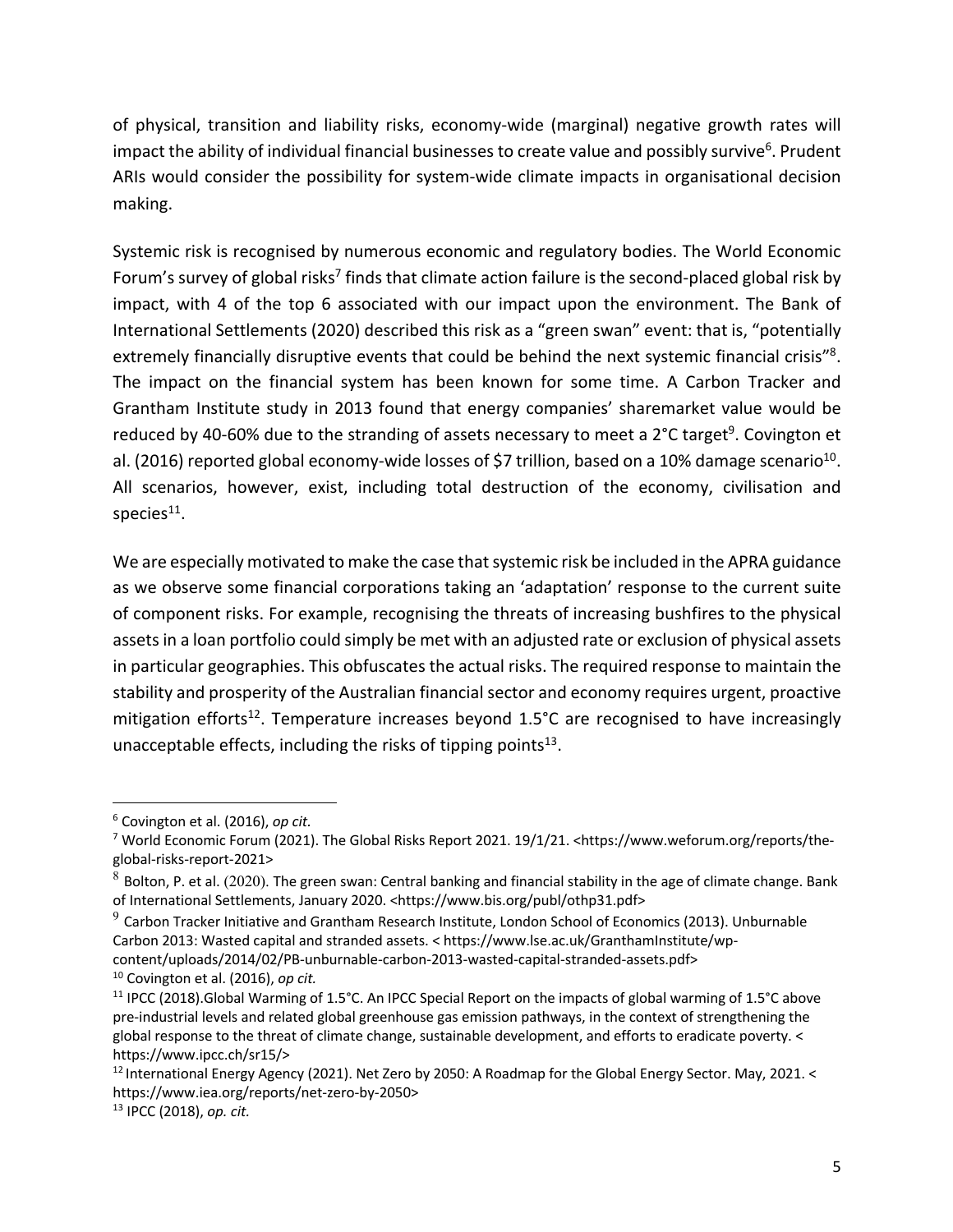We suggest that the current guidance does not sufficiently motivate individual ARIs to act urgently and proactively to mitigate emissions within their sphere of influence for collective effect, and hence protect the long-term interests of all interested parties (e.g. shareholders, beneficiaries, stakeholders). This is not to diminish the mainstreaming of ESG investing and other proactive efforts, such as by those supporting the Australian Sustainable Finance Initiative. The climate implications of 'universal ownership' for larger financial organisations are beginning to be accepted. Yet, responses have not meaningfully shifted the emissions of the Australian economy to the extent and at the pace required. Incorporating systemic risk as a further component risk emphasises the collective nature of the problem and reduces the perception that minimal adaptive actions can allow ARIs to manage their climate risks.

### *B.2 Liability risk*

**While we concur that liability risks are an important component risk for ARIs, our research finds that risks emanating from this area are increasing rapidly.14 We recommend that the definition of liability risks be more detailed to better reflect the growing threat this presents. Further, we recommend that liability risks be better integrated and emphasised throughout the Guidance, as this is likely to be a key area of concern for directors and trustees.**

A broad view of liability risks includes:

- Personal liability for directors or trustees not fulfilling their duties of care and diligence and acting in the best of interests of the company or beneficiaries by not sufficiently incorporating climate considerations. 15
- Liability for entities failing to comply with their disclosure and reporting requirements at law, e.g. failure to disclose material financial climate risks from climate change.<sup>16</sup>

<sup>14</sup> Jacqueline Peel, Hari Osofsky, Brett McDonnell, Anita Foerster and Rebekkah Markey-Towler, *Corporate Energy Transition* (September 2020) <https://law.unimelb.edu.au/centres/creel/research/current-researchprojects/corporate-energy-transition>; Jacqueline Peel, Ben Neville and Rebekkah Markey-Towler, 'Four seismic climate wins show Big Oil, Gas and Coal are running out of places to hide' *The Conversation*, 31 May 2021 <https://theconversation.com/four-seismic-climate-wins-show-big-oil-gas-and-coal-are-running-out-of-places-tohide-161741>.

<sup>15</sup> E.g. *Corporations Act 2001* (Cth) ss 180-183, 185; *Superannuation Industry (Supervision) Act 1993* (Cth) s 52(2)(b)(c)(j), s 102; *Public Governance, Performance and Accountability Act 2013* (Cth) s 25(1).

<sup>16</sup> *Corporations Act 2001* (Cth) ss 299 and 299A(1), 295, 674; ASIC, *Regulatory Guide 228 Prospectuses: Effective disclosure for retail investors* (August 2019); ASIC, *Regulatory Guide 247: Effective disclosure in an operating and financial review* (August 2019); Australian Accounting Standards Board and Australian Auditing and Assurance Standards Board, *Climate-related and other emerging risks disclosures: assessing financial statement materiality using AASB/IASB Practice Statement 2* (April 2019).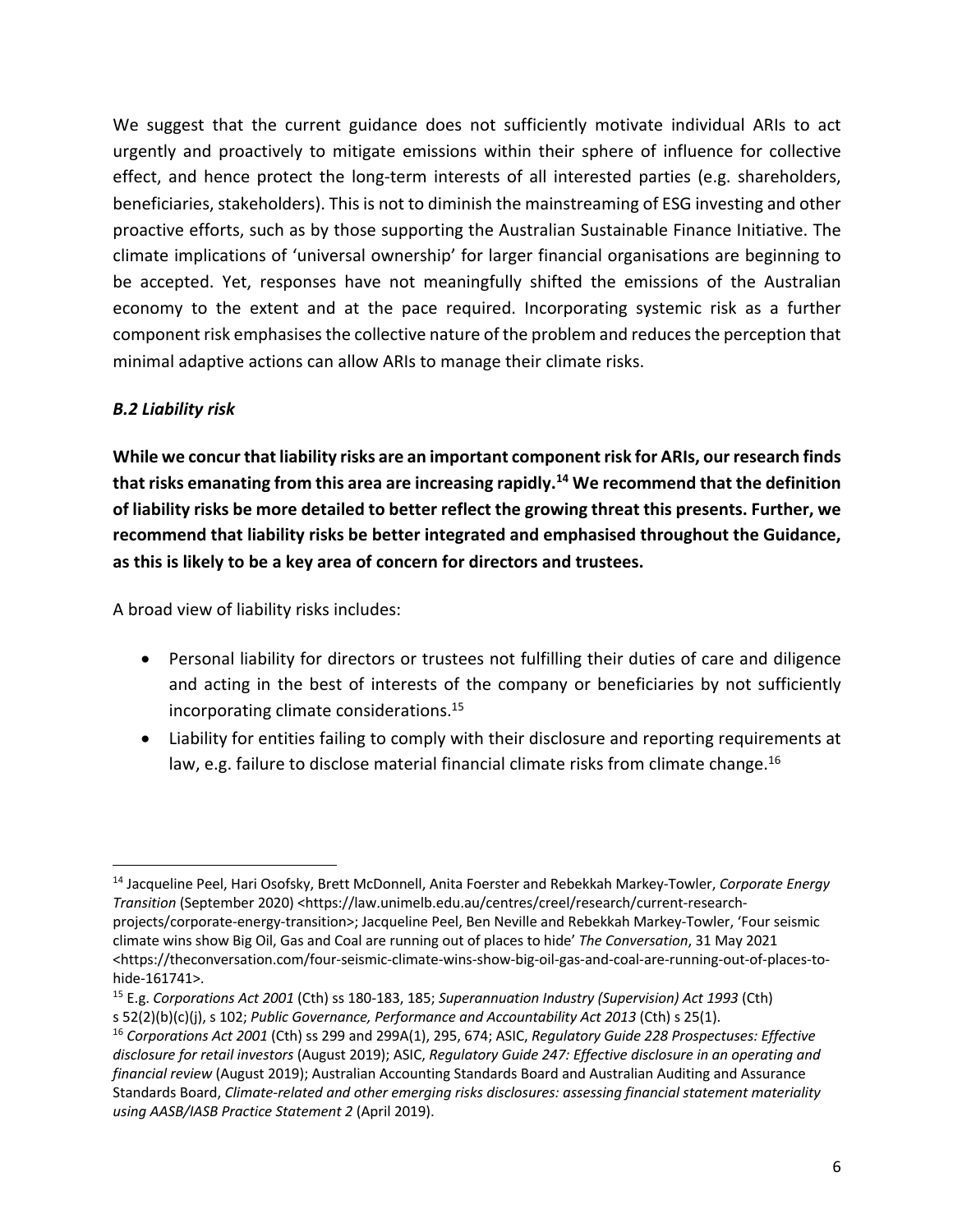- Conduct which may constitute misleading or deceptive conduct, or conduct that is likely to mislead or deceive, e.g. 'greenwashing' in communications on climate.<sup>17</sup>
- Stakeholder litigation such as shareholders or beneficiaries bringing court cases with material consequences for the organisation.
- The compliance costs of regulatory investigation and enforcement.
- Recourse to 'soft' law mechanisms such as shareholder resolutions.
- Reputational risks from not considering or adequately responding to climate change (which might instead be subsumed as transition risk).

Liability risks are defined as part of 'climate risks' in the introduction to CPG 229, but we suggest these are not well integrated with the steps outlined later in the Guidance. This means that at times, the impression conveyed is that management of climate risk is 'optional best practice', rather than 'necessary to fulfil legal obligations'. This is to be contrasted with statements from leading lawyers making it clear that failure to adequately manage climate risks could expose directors or trustees or a prudentially regulated entity to liability. In this regard, we point to the guidance provided in the seminal Hutley and Hartford Davis opinions from 2016, 2019 and 2021 on 'Climate Change and Directors Duties<sup>'18</sup> and Hutley and Mack opinions from 2017 and 2021 on 'Superannuation Trustee Duties and Climate Change'.<sup>19</sup> We also point to the Commonwealth Climate Law Initiative's recent 'Primer on Climate Change: Directors' Duties and Disclosure Obligations'.20

Legal developments in Australia also demonstrate the trajectory of increasing liability risks, and this trajectory should be emphasised. For example, we point to Mark McVeigh's recent settlement with his superannuation fund, REST, on their management of climate change risk, $21$ as well as the earlier case of *Abrahams v Commonwealth Bank of Australia*. <sup>22</sup> EDO Australia, on behalf of Market Forces, have requested an ASIC investigation into potentially misleading or

<sup>17</sup> *Corporations Act 2001* s 1041H; *Australian Securities and Investment Commission Act 2001* (Cth) s 12DA; Australian Consumer Law s 18.

<sup>18</sup> Noel Hutley SC and Sebastian Hartford Davis, *Climate Change and Directors Duties: Memorandum of Opinion* (7 October 2016); Noel Hutley SC and Sebastian Hartford Davis, *Climate Change and Directors Duties: Supplementary Memorandum of Opinion* (26 March 2019); Noel Hutley SC and Sebastian Hartford Davis, *Climate Change and Directors Duties: Further Supplementary Memorandum of Opinion* (23 April 2021).

<sup>19</sup> Noel Hutley and James Mack, *Superannuation Fund Trustee Duties and Climate Change Risk: Memorandum of Opinion* (15 June 2017); N C Hutley and J E Mack, *Superannuation Trustee Duties and Climate Change: Memorandum of Opinion* (16 February 2021).

<sup>20</sup> Commonwealth Climate and Law Initiative and Climate Governance Initiative, *Primer on Climate Change: Directors' Duties and Disclosure Obligations* (June 2021).

<sup>21</sup> *Mark McVeigh v Retail Employees Superannuation Pty Ltd* 

<sup>&</sup>lt;https://equitygenerationlawyers.com/cases/mcveigh-v-rest/>.

<sup>22</sup> *Abrahams v Commonwealth Bank of Australia* 

<sup>&</sup>lt;https://envirojustice.org.au/sites/default/files/files/170807%20Concise%20Statement%20(as%20filed).pdf>.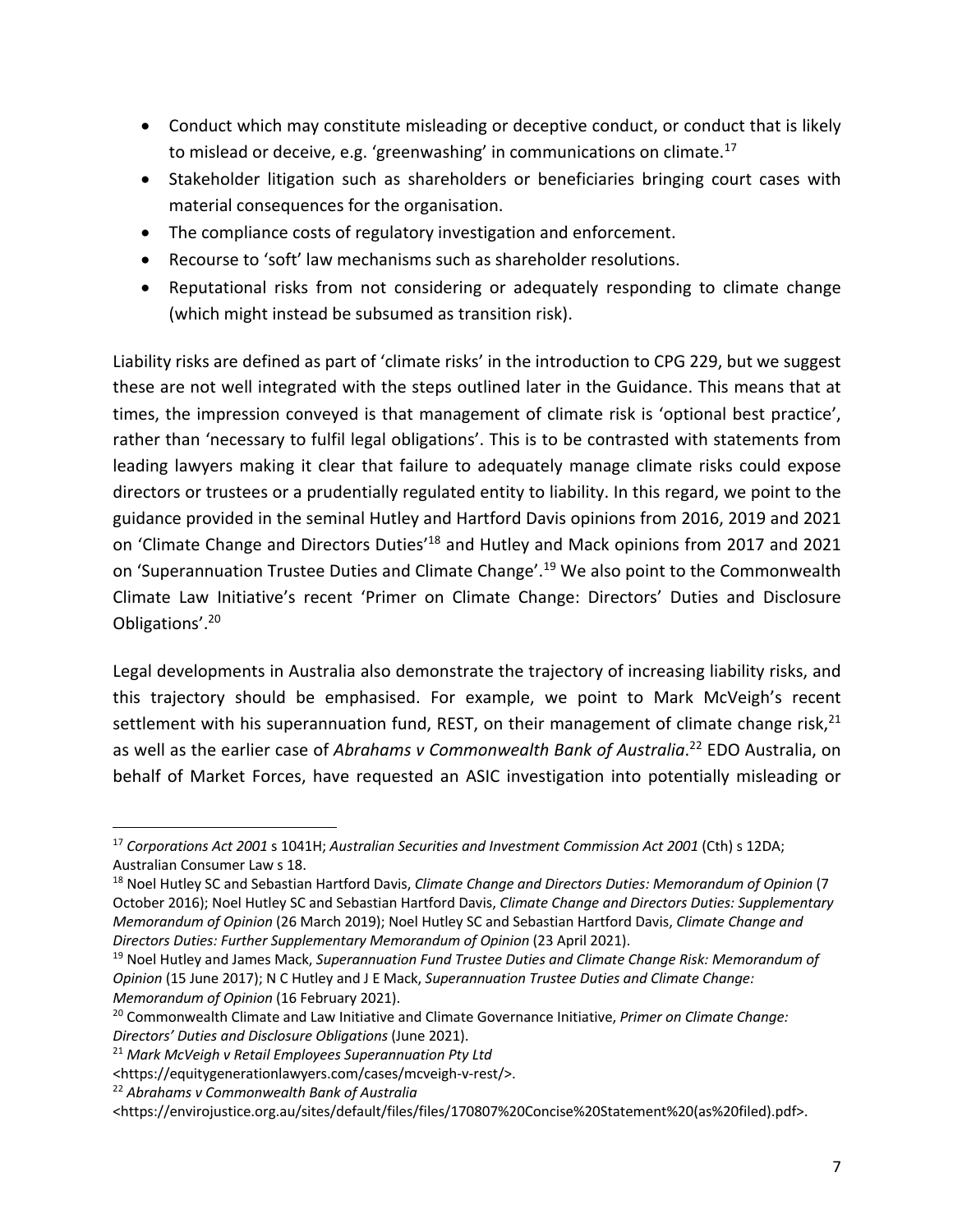deceptive statements made by the CEO of New Hope. $^{23}$  Recent trends in shareholder resolutions further suggest key pressure points where investors and stakeholders are expecting to see action. For example, 'Say on Climate' resolutions request an annual climate report, aligned with the TCFD framework, of a company's emissions and strategy to reduce emissions (detailing short-, medium- and long-term targets), and giving shareholders an advisory vote.<sup>24</sup>

In summary, we propose that more detailed and updated guidance is important to convey that managing climate risk is no longer optional but legally necessary and to provide ARIs with the toolkit needed to respond to such risks. This might take the form of more tailored guidance for particular ARIs who will have different liability risk profiles e.g. ADIs, superannuation entities. It might also include ongoing awareness raising of and training to respond to developments in the legal space.

## **C. Specification of scenarios against which APRA–regulated institutions report**

We consider that the prudential practice guide requires a greater level of specificity regarding the scenarios against which ARIs report. This is necessary to ensure regulated institutions are evaluating their climate related risks using a common starting point. Greater comparability will both reduce the risk of opportunistic green-washing and facilitate a more robust assessment of systemic risk than is possible if there is no comparability of the basis on which different institutions assess their climate exposure.

The current draft CPG 229 provides an indication of future temperature rise and economic transition scenarios that could be included, refers to other processes, including the TCFD?, the Climate Measurement Standards Initiative and the NGFS useful guidance on scenario selection. Beyond this, it does not state the details of which scenarios should be adopted.

In contrast, other prudential regulators globally are providing clear guidance on the scenarios that must be adopted and the assumptions relevant to each. The Bank of England, for example, sets out in detail three scenarios for assessing physical and transition risk, drawing on a subset of the scenarios explored by the NGFS.<sup>25</sup> The Bank of England CBES goes beyond specifying the scenarios at a high level to list also relevant variables participating institutions apply in

 $23$  Market Forces, 'ASIC investigation requested into New Hope statements' (21 July 2021)

<sup>&</sup>lt;https://www.marketforces.org.au/asic-investigation-requested-into-new-hope-statements/>.

<sup>24</sup> ACCR, <https://www.accr.org.au/topics/say-on-climate/>.

<sup>&</sup>lt;sup>25</sup> Bank of England June 2021, Key elements of the 2021 Biennial Exploratory Scenario: Financial risks from climate change. https://www.bankofengland.co.uk/stress-testing/2021/key-elements-2021-biennial-exploratory-scenariofinancial-risks-climate-change accessed July 2021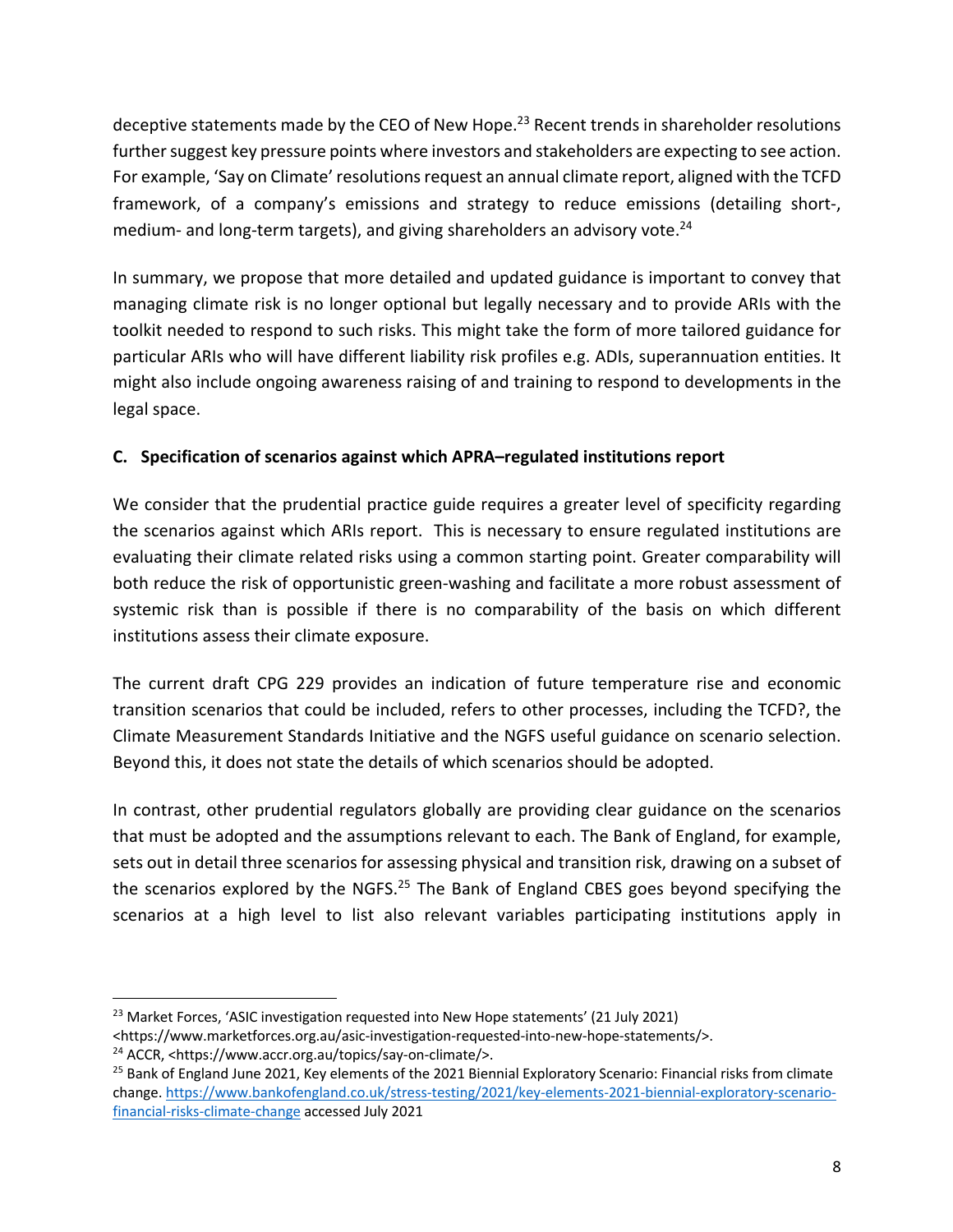considering the risk posed by climate impacts or policies designed to reduce emissions and facilitate the transition to a lower-emissions economy.<sup>26</sup>

We consider a detailed approach to scenario selection, such as has been adopted by the Bank of England, is a necessary component of any robust climate risk reporting and stress testing framework. This will be supported by scenarios specified at a level of detail that includes at a minimum:

- The emissions scenario and annual-average global-mean warming outcomes at different points in time.
- Benchmark data for projected physical climate impacts relevant to Australia and other regions where APRA-regulated institutions have significant exposure. This could include, for example, metrics for changes in regional temperature and temperature extremes, precipitation, sea-level rise, wind, agricultural yields, and bushfire and flood risk that correspond to the projected emissions and global-mean warming levels.
- Effective carbon prices that correspond to the global emissions and global-mean warming levels in the relevant scenario and possibly other prices for key commodities likely to be significantly affected. In the case of Australia, this could include projected fossil fuel prices (which are also incorporated in the CBES material), and potentially minerals important to the energy transition. The effective carbon price is an indication of modelled policy cost or incentive to achieve the emissions pathway, whether implemented as an explicit price, subsidy or other regulatory tool.

We concur with the suggestion in CPG 229 that up to four (and, we would suggest, a minimum of three) well-specified scenarios will be needed to support an assessment of entity specific physical and transition risks and enable a coherent assessment of systemic risk to the Australian financial system and economy. We also concur that one scenario should incorporate high physical risk consistent with no additional policy drivers to support the transition to a zero emissions global economy. The NGFS includes such a scenario and estimates it would be consistent with a projected change in annual-mean global mean temperatures of around 3°C warming. It notes that economic impacts at high degrees of warming would be unprecedented and much more severe than currently estimated given known gaps in modelling.<sup>27</sup> The APRA guidance material

<sup>&</sup>lt;sup>26</sup> Ibid, Ch 4 and Bank of England 2021 Guidance for participants of the 2021 Biennial Exploratory Scenario: Financial risks from climate change https://www.bankofengland.co.uk/-/media/boe/files/stress-testing/2021/the-2021-biennial-exploratory-scenario-on-the-financial-risks-from-climate-

change.pdf?la=en&hash=2E5CAECE75E701315B51B09303F99FCF8D21C8E2, accessed July 2021 <sup>27</sup> NGFS Climate Scenarios for central banks and supervisors, June 2021,

https://www.ngfs.net/sites/default/files/medias/documents/ngfs climate scenarios phase2 june2021.pdf last accessed July 2021